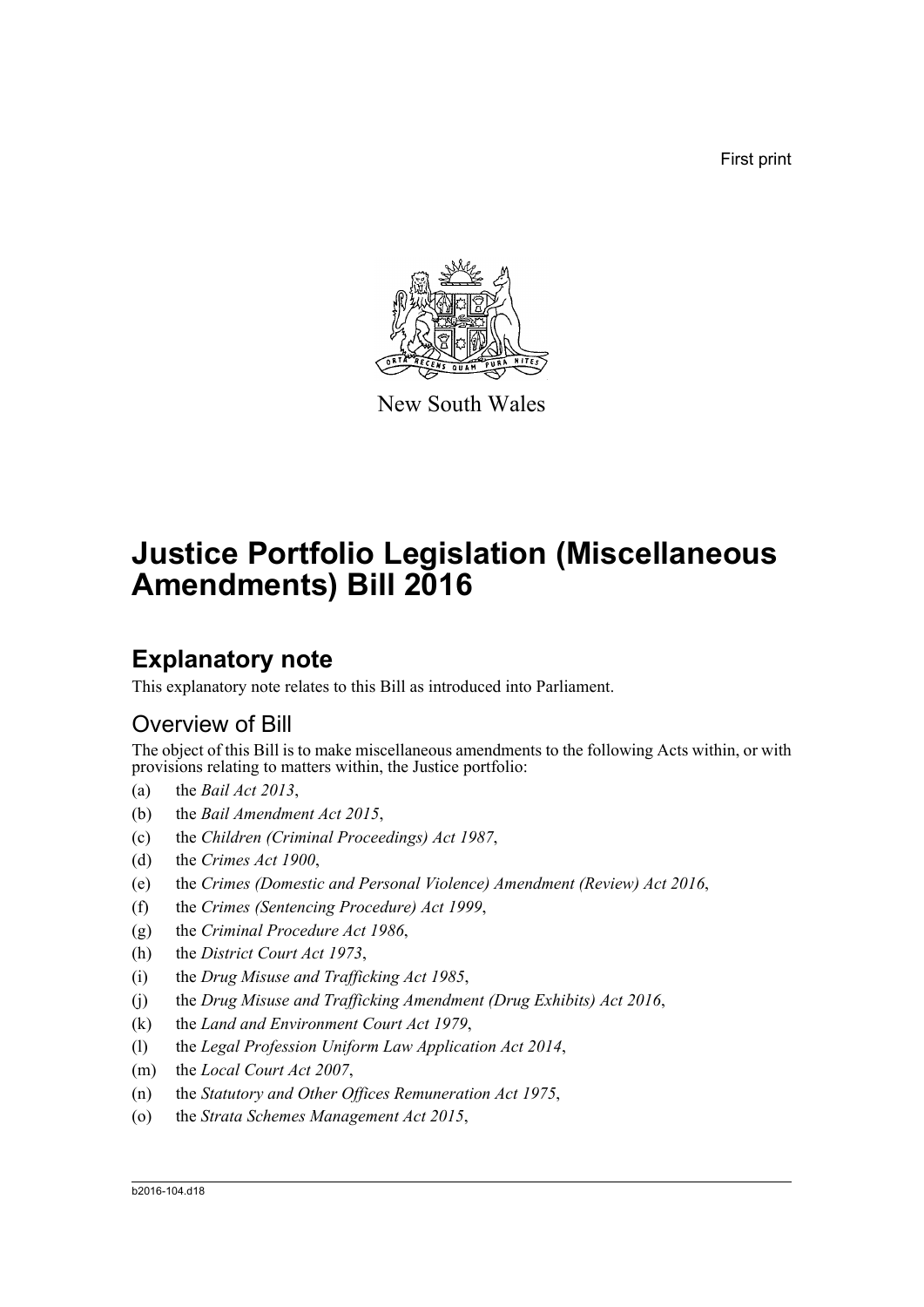- (p) the *Supreme Court Act 1970*,
- (q) the *Surveillance Devices Act 2007*.

## Outline of provisions

**Clause 1** sets out the name (also called the short title) of the proposed Act.

**Clause 2** provides for the commencement of the proposed Act on the date of assent to the proposed Act.

## **Schedule 1 Amendment of Acts**

**Schedule 1.1** amends the *Bail Act 2013*:

- (a) to clarify that a prosecutor may make an application for the grant of bail with the imposition of bail conditions where there has not been a previous bail decision in relation to the offence concerned, and
- (b) to provide that the Local Court or an authorised justice may hear a variation application with the consent of the accused person and the prosecutor.

**Schedule 1.2** amends the *Bail Amendment Act 2015* (which contains uncommenced amendments to the *Bail Act 2013*):

- (a) to provide that the show cause requirement under the *Bail Act 2013* applies to a serious indictable offence committed by an accused person while the person was the subject of an arrest warrant issued under the *Criminal Procedure Act 1986* or the *Crimes (Sentencing Procedure) Act 1999*, and
- (b) to provide that, in assessing bail concerns, a bail authority is to consider whether the accused person has a history of compliance or non-compliance with supervision orders under the *Crimes (High Risk Offenders) Act 2006*.

**Schedule 1.3** amends the *Children (Criminal Proceedings) Act 1987* to remove a restriction that prevents the Children's Court from hearing and determining certain committal proceedings involving a charge made jointly against a child and an adult where the adult is more than 3 years older than the child. The amendment allows the Children's Court to hear and determine those proceedings if the Court is of the opinion that it is in the interests of justice to do so.

**Schedule 1.4** amends the *Crimes Act 1900*:

- (a) to extend the limitation period with respect to the offence of unauthorised accessing or modifying of restricted data held in a computer from 6 months to 12 months from when the offence was alleged to have been committed, and
- (b) to remove references to repealed provisions.

**Schedule 1.5** amends the *Crimes (Domestic and Personal Violence) Amendment (Review) Act 2016* to enable regulations of a savings or transitional nature to be made in relation to the application of certain new provisions of the *Crimes (Domestic and Personal Violence) Act 2007* to existing apprehended violence orders.

**Schedule 1.6** amends the *Crimes (Sentencing Procedure) Act 1999*:

- (a) to enable a court to decline to set a non-parole period for a sentence of imprisonment or an aggregate sentence of imprisonment, for an offence or offences set out in the Table to Division 1A of Part 4 of that Act, being the Table of Standard non-parole periods for certain offences (that is, set a fixed term of imprisonment for convictions for these offences), but only if the term of the sentence is at least as long as the term of the non-parole period that the court would have set for the sentence if a non-parole period had been set in accordance with that Division, and
- (b) to provide that a court may set a non-parole period for a sentence of imprisonment that is 6 months or less for a conviction for an offence if it is imposing the sentence as part of an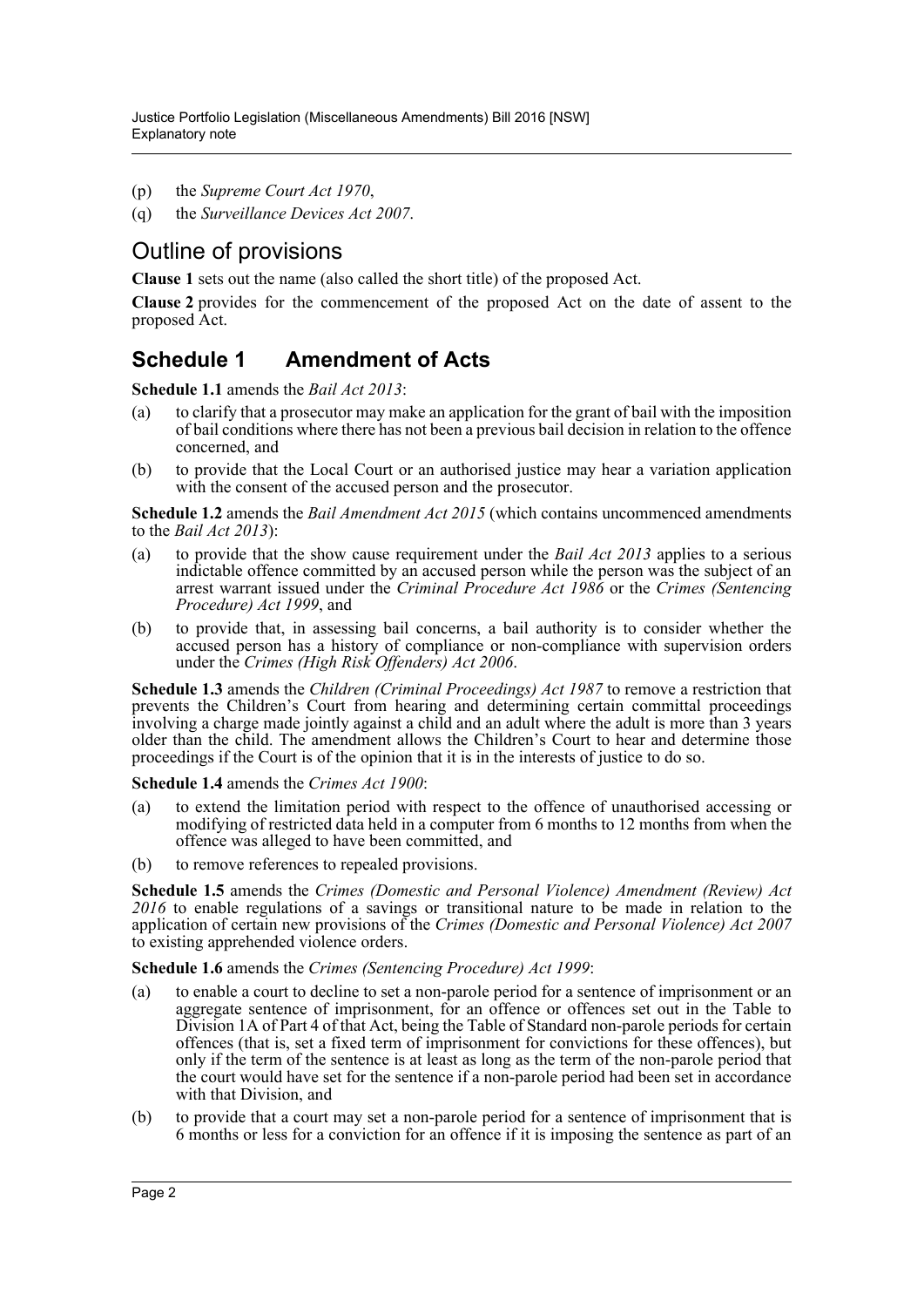aggregate sentence of imprisonment in respect of 2 or more offences for a term that exceeds 6 months, and

- (c) to make it clear that the Local Court may impose an aggregate sentence of imprisonment, but only if the aggregate sentence does not exceed 5 years, and
- (d) to restore certain provisions to that Act to make it clear that an intensive correction order may be made in relation to a sentence of imprisonment that is to be served consecutively (or partly concurrently and partly consecutively) with some other sentence of imprisonment the subject of an intensive correction order and that an intensive correction order is not invalidated merely because it specifies a date of commencement other than the date on which the order is made.

#### **Schedule 1.7** amends the *Criminal Procedure Act 1986*:

- (a) to provide for a means of replacing a presiding judge in criminal proceedings being tried by a jury in the District Court or the Supreme Court if the judge dies, becomes ill or is otherwise unable to continue the proceedings, and
- (b) to clarify that any part of any proceedings in respect of a prescribed sexual offence in which evidence given by a complainant by means of an audio visual or audio recording is heard by the court, is to be held in camera, unless the court otherwise directs, and
- (c) to provide that, in sexual offence proceedings, where a record of the original evidence of the complainant is tendered by the prosecutor by means of an audio visual or audio recording, the recording is to be heard by the court in camera, unless the court otherwise directs, and
- (d) to make it clear that members of the Australian Federal Police and the police forces of other States and Territories are investigating officials for the purposes of Part 6 (Giving of evidence by vulnerable persons) of Chapter 6 of that Act, being provisions that enable the evidence of a vulnerable person of a previous representation to be given wholly or partly in the form of a recording made by an investigating official, and
- (e) to provide that the provisions of the child sexual offence evidence pilot scheme apply to evidence given by prosecution witnesses as well as any child who is a complainant in the proceedings concerned, and
- (f) to provide that the child sexual offence evidence pilot scheme applies to evidence given by children in proceedings that relate to more than one offence so long as at least one of those offences is a prescribed sexual offence for the purposes of the scheme, and
- (g) to extend the child sexual offence evidence pilot scheme to criminal proceedings in relation to a prescribed sexual offence (whenever committed) commenced by a court attendance notice filed or indictment presented before the commencement of the scheme provisions, where the matter was listed for trial before that commencement, but was or is re-listed for trial after that commencement, and
- (h) to clarify the role of children's champions under the child sexual offence evidence pilot scheme, and
- (i) to provide that persons with tertiary qualifications in teaching are suitable to be appointed as children's champions for the purposes of the scheme.

**Schedule 1.8** amends the *District Court Act 1973* to make it clear that an acting District Court judge is to be paid remuneration so long as the person continues to hold office or until the acting judge has completed or otherwise dealt with matters heard, or partly heard, by the acting judge, whichever is the later.

**Schedule 1.9** amends the *Drug Misuse and Trafficking Act 1985* to update certain public service references.

**Schedule 1.10** amends the *Drug Misuse and Trafficking Amendment (Drug Exhibits) Act 2016* to remove certain incorrect amendments relating to public service references.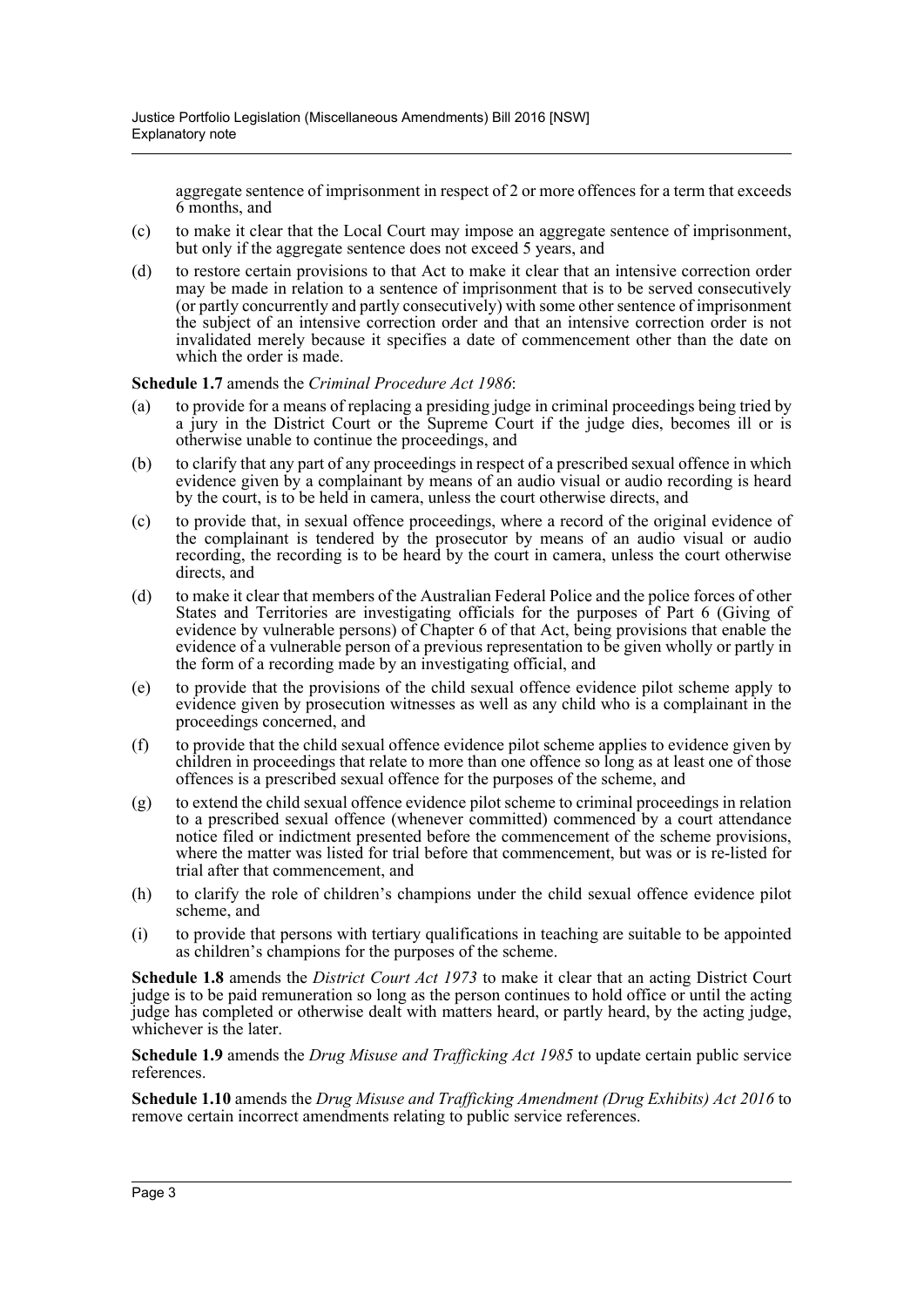**Schedule 1.11, 1.13 and 1.14** amend the *Land and Environment Court Act 1979*, the *Local Court Act 2007* and the *Statutory and Other Offices Remuneration Act 1975* to provide that the remuneration of acting Land and Environment Court Commissioners and acting Magistrates is to be determined in accordance with the *Statutory and Other Offices Remuneration Act 1975*.

**Schedule 1.12** amends the *Legal Profession Uniform Law Application Act 2014*:

- (a) to provide that a party to a costs assessment may apply for a review of the determination of the assessment within 30 days after the certificate of determination by the costs assessor has been forwarded to the parties in accordance with the regulations or the costs assessment rules (rather than within 30 days after the issue of the certificate of determination), and
- (b) to enable the tabling of certain annual reports in Parliament when the Houses of Parliament are not sitting.

**Schedule 1.13** also amends the *Statutory and Other Offices Remuneration Act 1975* to enable certain judicial officers to salary sacrifice a living away from home allowance.

**Schedule 1.15** amends the *Strata Schemes Management Act 2015* with respect to the recovery of unpaid contributions, interest and expenses, specifically to provide that:

- (a) an owners corporation may bring proceedings for the recovery of interest or expenses in the NSW Civil and Administrative Tribunal or a court only if that action is taken together with an action to recover the unpaid contributions concerned, and
- (b) action for the recovery of unpaid contributions, interest and expenses may be brought in that Tribunal only if proceedings are already on foot between the owners corporation and the owner of the lot in the strata scheme or other person concerned, and
- (c) only reasonable expenses of owners corporations incurred in recovering such amounts may be recovered.

**Schedule 1.16** amends the *Supreme Court Act 1970*:

- (a) to make it clear that an acting Supreme Court Judge is to be paid remuneration so long as the person continues to hold office or until the acting Judge has completed or otherwise dealt with matters heard, or partly heard, by the acting Judge, whichever is the later, and
- (b) to provide that appeals from a Judicial Registrar of the District Court are to be made to a Division of the Supreme Court rather than the Court of Appeal.

**Schedule 1.17** amends the *Surveillance Devices Act 2007*:

- (a) to provide that law enforcement officers may use optical surveillance devices (that is, video cameras) in the conduct of a search or inspection that is permitted without a warrant under certain specified laws, and
- (b) to provide that law enforcement officers may also use optical surveillance devices in the execution of search warrants issued under a provision specified in Schedule 2 to the *Law Enforcement (Powers and Responsibilities) Act 2002* or Part 3 (Covert search warrants) of the *Terrorism (Police Powers) Act 2002*.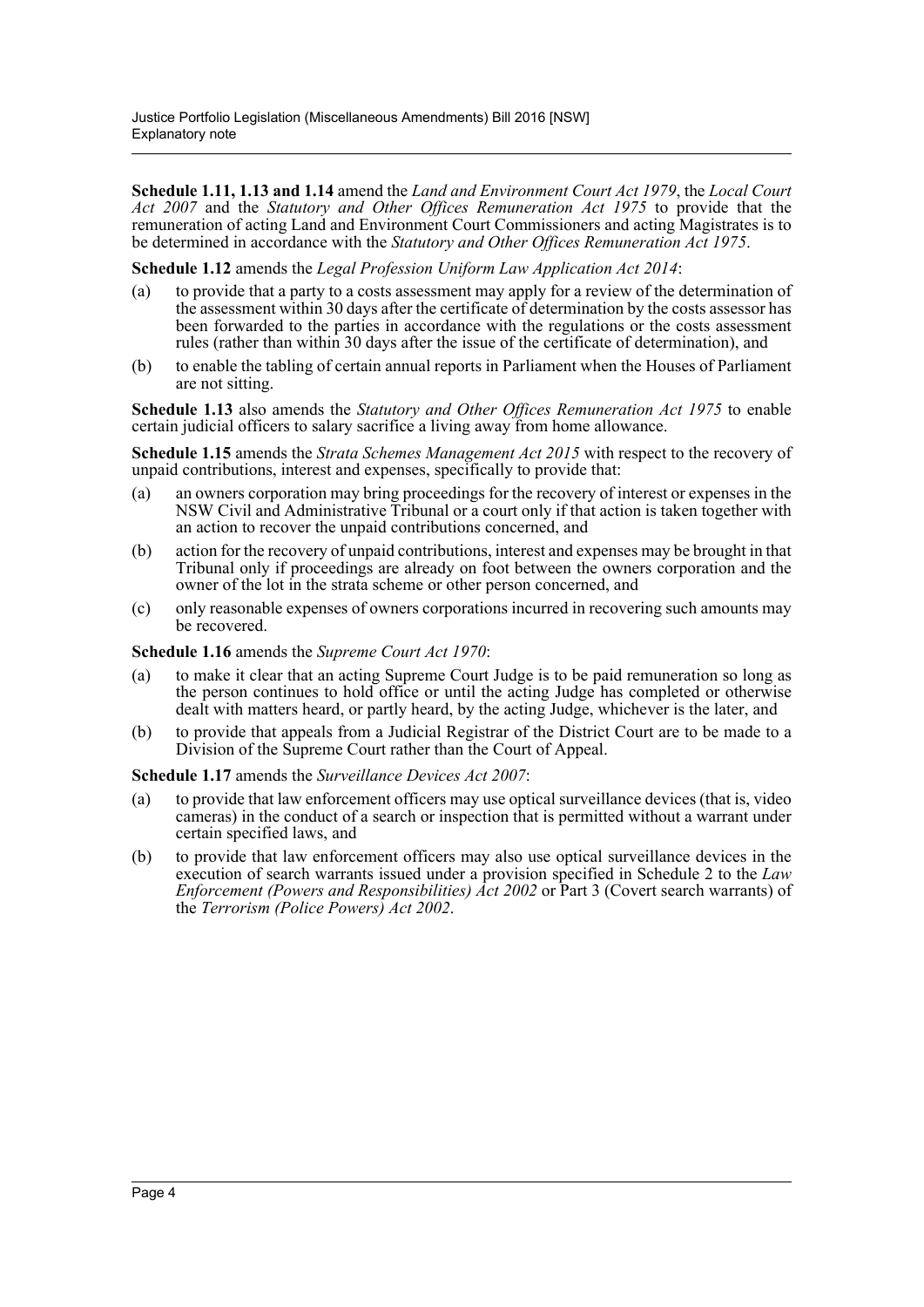First print



New South Wales

# **Justice Portfolio Legislation (Miscellaneous Amendments) Bill 2016**

## **Contents**

|            |   |                          | Page                 |
|------------|---|--------------------------|----------------------|
|            | 1 | Name of Act              | $\mathcal{P} \equiv$ |
|            | 2 | Commencement             | $\mathcal{D}$        |
| Schedule 1 |   | <b>Amendment of Acts</b> | 3                    |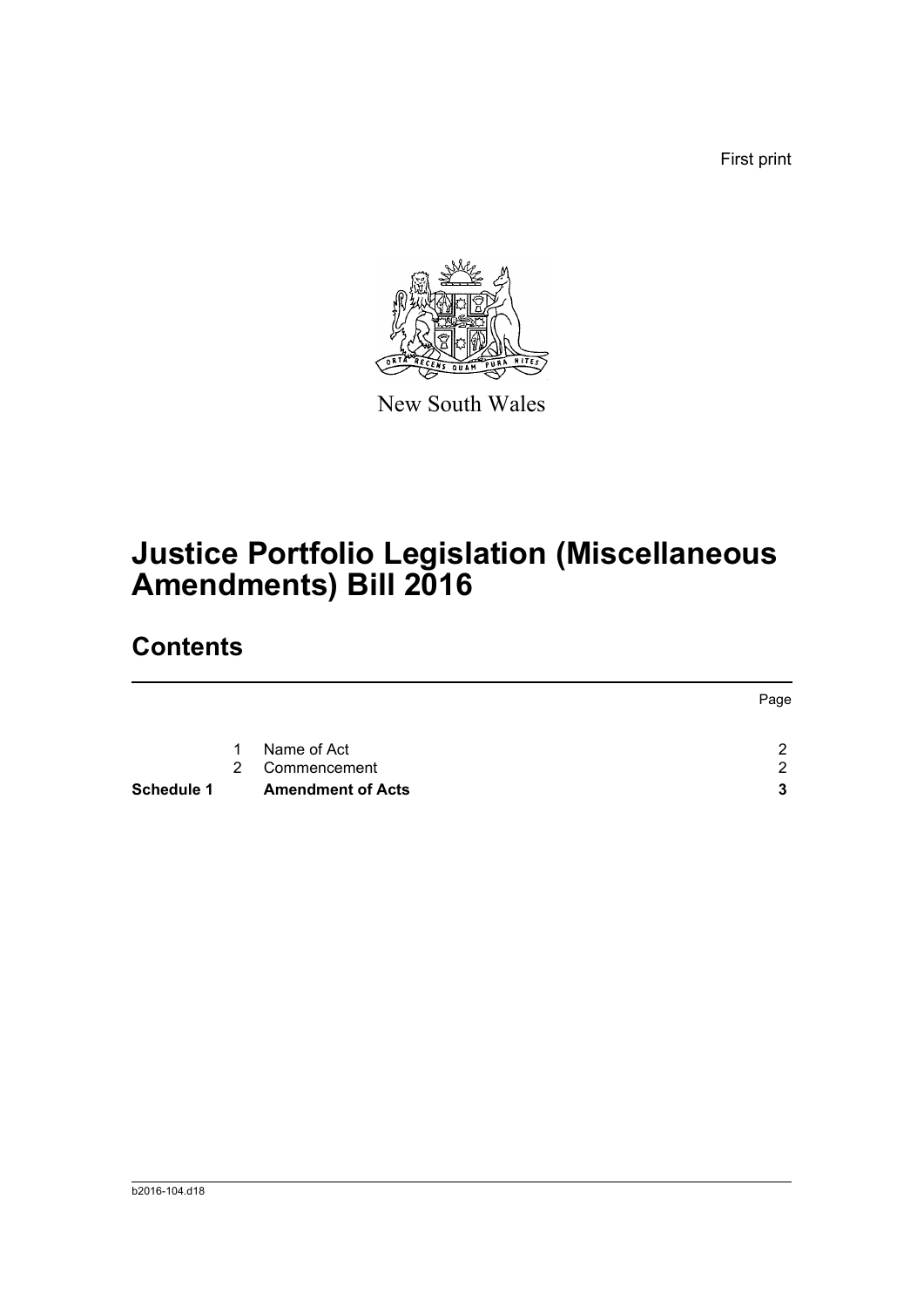

New South Wales

# **Justice Portfolio Legislation (Miscellaneous Amendments) Bill 2016**

No , 2016

## **A Bill for**

An Act to amend various Acts relating to courts and crimes and other Justice portfolio matters.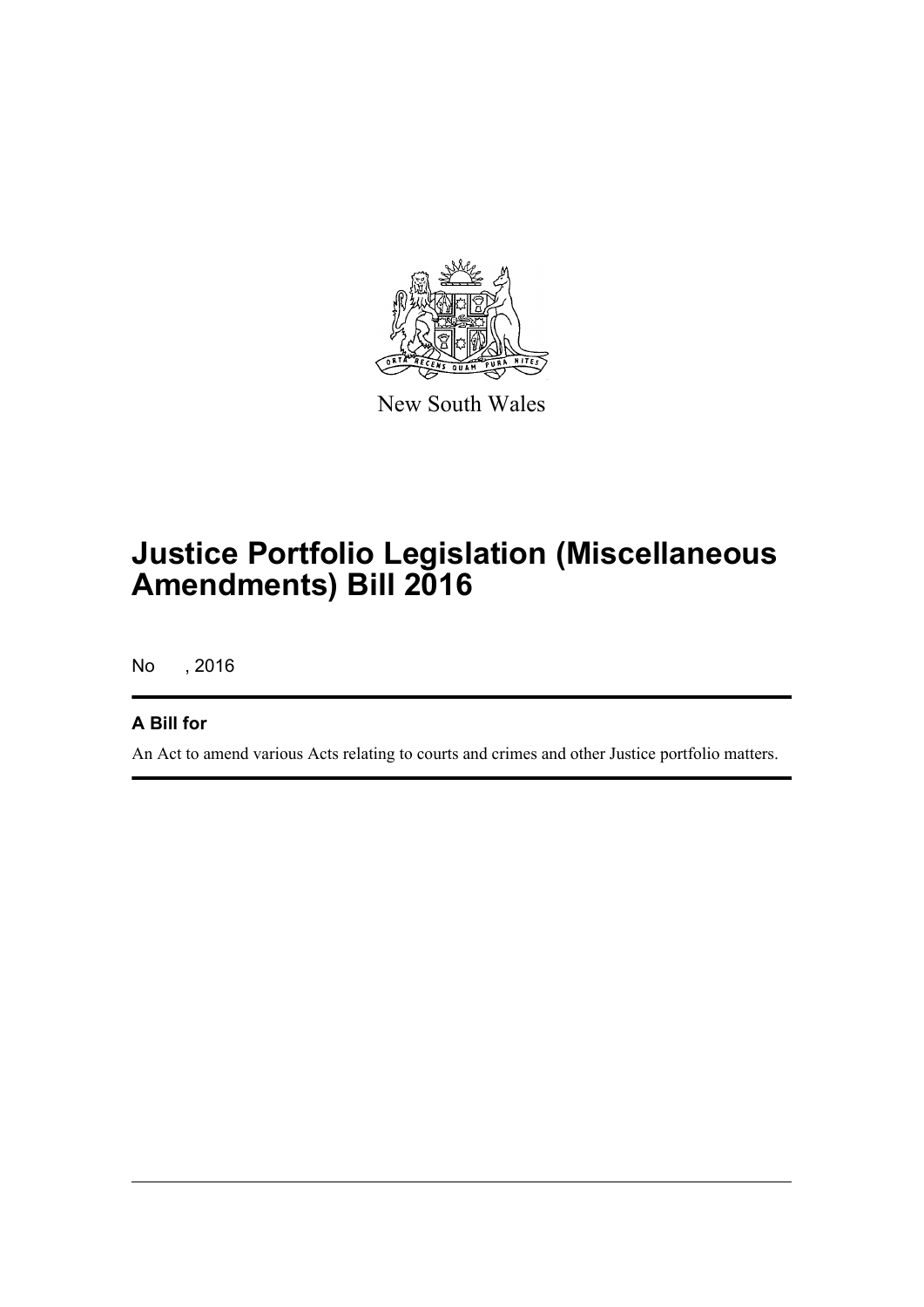<span id="page-6-1"></span><span id="page-6-0"></span>

| The Legislature of New South Wales enacts:                                         |                |
|------------------------------------------------------------------------------------|----------------|
| Name of Act                                                                        | $\mathcal{P}$  |
| This Act is the Justice Portfolio Legislation (Miscellaneous Amendments) Act 2016. | 3              |
| <b>Commencement</b>                                                                | $\overline{4}$ |
| This Act commences on the date of assent to this Act.                              | 5              |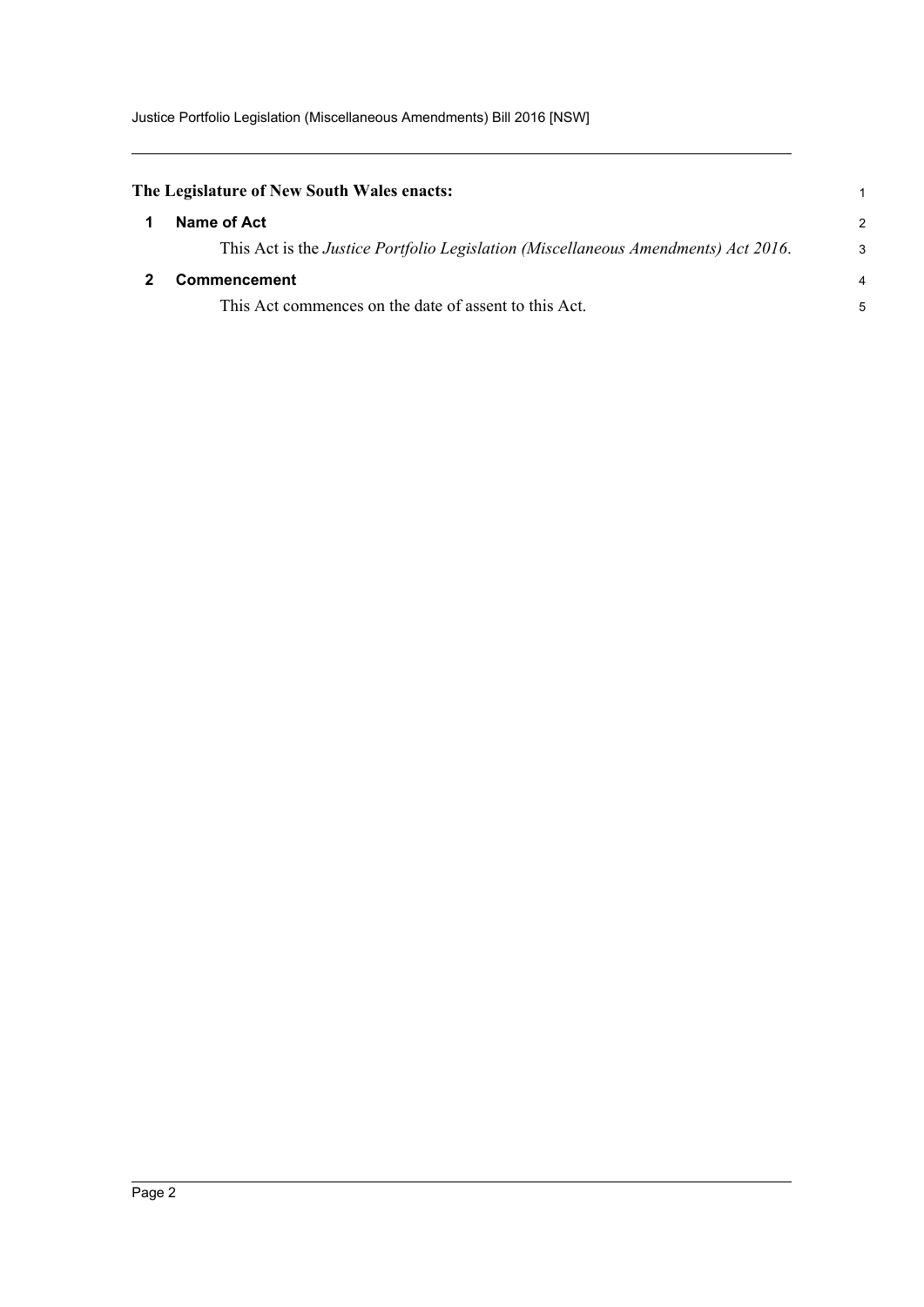<span id="page-7-0"></span>

|       | <b>Schedule 1</b><br><b>Amendment of Acts</b>                                                                                                                                                 | $\mathbf{1}$                                                |
|-------|-----------------------------------------------------------------------------------------------------------------------------------------------------------------------------------------------|-------------------------------------------------------------|
| 1.1   | <b>Bail Act 2013 No 26</b>                                                                                                                                                                    | $\overline{2}$                                              |
| [1]   | <b>Section 4 Definitions</b>                                                                                                                                                                  | 3                                                           |
|       | Insert in alphabetical order in section $4(1)$ :<br>supervision order means an extended supervision order or an interim<br>supervision order under the Crimes (High Risk Offenders) Act 2006. | $\overline{\mathbf{4}}$<br>$\overline{5}$<br>$6\phantom{1}$ |
| $[2]$ | Section 16B Offences to which the show cause requirement applies                                                                                                                              | 7                                                           |
|       | Omit the definition of <i>supervision order</i> from section 16B (3).                                                                                                                         | 8                                                           |
| $[3]$ | Section 50 Prosecutor may make detention application                                                                                                                                          | 9                                                           |
|       | Insert "or for the grant of bail with the imposition of bail conditions" after "refusal or<br>revocation of bail for an offence" in section $\bar{5}0$ (1).                                   | 10<br>11                                                    |
| [4]   | Section 68 Limited powers when proceedings pending in another court                                                                                                                           | 12                                                          |
|       | Insert after section $68(2)$ :                                                                                                                                                                | 13                                                          |
|       | Despite subsection $(1)$ $(a)$ , the Local Court or an authorised justice may hear a<br>(2A)<br>variation application with the consent of the accused person and the<br>prosecutor.           | 14<br>15<br>16                                              |
| 1.2   | Bail Amendment Act 2015 No 44                                                                                                                                                                 | 17                                                          |
| [1]   | Schedule 1 Amendment of Bail Act 2013 No 26 in response to Hatzistergos and<br><b>Sentencing Council reports</b>                                                                              | 18<br>19                                                    |
|       | Insert at the end of section 16B $(1)$ $(1)$ $(ii)$ in Schedule 1 $[2]$ :                                                                                                                     | 20                                                          |
|       | , or                                                                                                                                                                                          | 21                                                          |
|       | the Criminal Procedure Act 1986, or<br>(iii)                                                                                                                                                  | 22                                                          |
|       | the Crimes (Sentencing Procedure) Act 1999.<br>(iv)                                                                                                                                           | 23                                                          |
| [2]   | <b>Schedule 1</b>                                                                                                                                                                             | 24                                                          |
|       | Insert after section 18 (1) (f) (ix) in Schedule 1 [4]:                                                                                                                                       | 25                                                          |
|       | supervision orders,<br>(x)                                                                                                                                                                    | 26                                                          |
|       | <b>Children (Criminal Proceedings) Act 1987 No 55</b>                                                                                                                                         | 27                                                          |
| [1]   | Section 29 Jurisdiction in respect of 2 or more co-defendants who are not all children                                                                                                        | 28                                                          |
|       | Insert "if the Children's Court is of the opinion that it is in the interests of justice to do so"<br>after "both of those persons" in section $29(2)$ .                                      | 29<br>30                                                    |
| $[2]$ | <b>Section 29 (3)</b>                                                                                                                                                                         | 31                                                          |
|       | Omit the subsection.                                                                                                                                                                          | 32                                                          |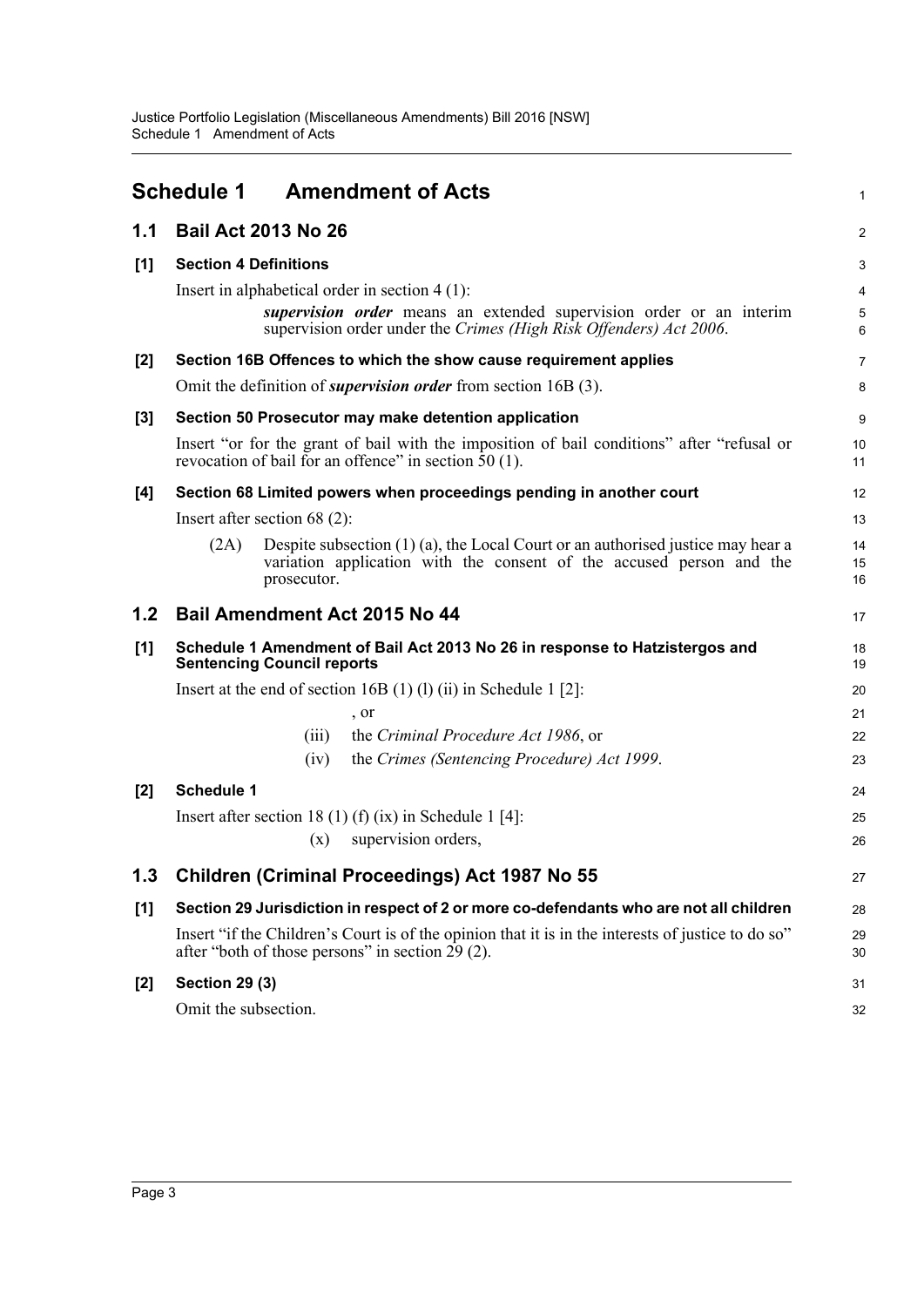| 1.4   |                         | Crimes Act 1900 No 40                                                                                                                                                                                                                                                                                                                                                                                                              | $\mathbf{1}$                     |
|-------|-------------------------|------------------------------------------------------------------------------------------------------------------------------------------------------------------------------------------------------------------------------------------------------------------------------------------------------------------------------------------------------------------------------------------------------------------------------------|----------------------------------|
| [1]   |                         | Section 308H Unauthorised access to or modification of restricted data held in<br>computer (summary offence)                                                                                                                                                                                                                                                                                                                       | $\overline{\mathbf{c}}$<br>3     |
|       |                         | Insert after section 308H (3):                                                                                                                                                                                                                                                                                                                                                                                                     | $\overline{4}$                   |
|       | (4)                     | Proceedings for an offence against this section must be commenced not later<br>than 12 months from when the offence was alleged to have been committed.                                                                                                                                                                                                                                                                            | $\mathbf 5$<br>6                 |
| $[2]$ | <b>Schedule 10</b>      |                                                                                                                                                                                                                                                                                                                                                                                                                                    | $\overline{7}$                   |
|       |                         | Omit clause 1 (a)–(d1) and (f) (ii)–(vi).                                                                                                                                                                                                                                                                                                                                                                                          | 8                                |
| $[3]$ |                         | Schedule 10, clause 1 (f) (i)                                                                                                                                                                                                                                                                                                                                                                                                      | $\boldsymbol{9}$                 |
|       |                         | Omit "165, 166, 168, 169, 170, 172, 178A, 178BA, 178BB, 178C, 184A, 185,".                                                                                                                                                                                                                                                                                                                                                         | 10                               |
| 1.5   | 2016 No 33              | <b>Crimes (Domestic and Personal Violence) Amendment (Review) Act</b>                                                                                                                                                                                                                                                                                                                                                              | 11<br>12                         |
|       |                         | Schedule 1 Amendment of Crimes (Domestic and Personal Violence) Act 2007 No 80                                                                                                                                                                                                                                                                                                                                                     | 13                               |
|       |                         | Insert "and the regulations" after "this Part" in clause 11 (3) in Schedule 1 [35].                                                                                                                                                                                                                                                                                                                                                | 14                               |
| 1.6   |                         | <b>Crimes (Sentencing Procedure) Act 1999 No 92</b>                                                                                                                                                                                                                                                                                                                                                                                | 15                               |
| [1]   |                         | Section 45 Court may decline to set non-parole period                                                                                                                                                                                                                                                                                                                                                                              | 16                               |
|       | from section 45 $(1)$ . | Omit "(other than an offence or offences set out in the Table to Division 1A of this Part)"                                                                                                                                                                                                                                                                                                                                        | 17<br>18                         |
| $[2]$ |                         | Section 45 (1A) and (1B)                                                                                                                                                                                                                                                                                                                                                                                                           | 19                               |
|       |                         | Insert after section 45 $(1)$ :                                                                                                                                                                                                                                                                                                                                                                                                    | 20                               |
|       | (1A)                    | A court may decline to set a non-parole period for a sentence of imprisonment,<br>or an aggregate sentence of imprisonment, for an offence or offences set out<br>in the Table to Division 1A of this Part only if the term of the sentence is at<br>least as long as the term of the non-parole period that the court would have set<br>for the sentence if a non-parole period had been set in accordance with that<br>Division. | 21<br>22<br>23<br>24<br>25<br>26 |
|       | (1B)                    | Subsection (1A) does not apply in relation to the sentencing of an offender in<br>respect of an offence:                                                                                                                                                                                                                                                                                                                           | 27<br>28                         |
|       |                         | which is being dealt with summarily, or<br>(a)                                                                                                                                                                                                                                                                                                                                                                                     | 29                               |
|       |                         | if the offender was under the age of 18 years at the time the offence was<br>(b)<br>committed.                                                                                                                                                                                                                                                                                                                                     | 30<br>31                         |
| $[3]$ |                         | Section 46 Court not to set non-parole period for sentence of 6 months or less                                                                                                                                                                                                                                                                                                                                                     | 32                               |
|       |                         | Insert at the end of the section:                                                                                                                                                                                                                                                                                                                                                                                                  | 33                               |
|       | (2)                     | For the avoidance of doubt, subsection (1) does not apply to a court imposing<br>an aggregate sentence of imprisonment in respect of $\overline{2}$ or more offences for a<br>term exceeding 6 months. This subsection has effect even if the sentence that<br>would have been imposed for any of those offences would have been 6 months<br>or less (as referred to in section 53A $(2)$ (b)).                                    | 34<br>35<br>36<br>37<br>38       |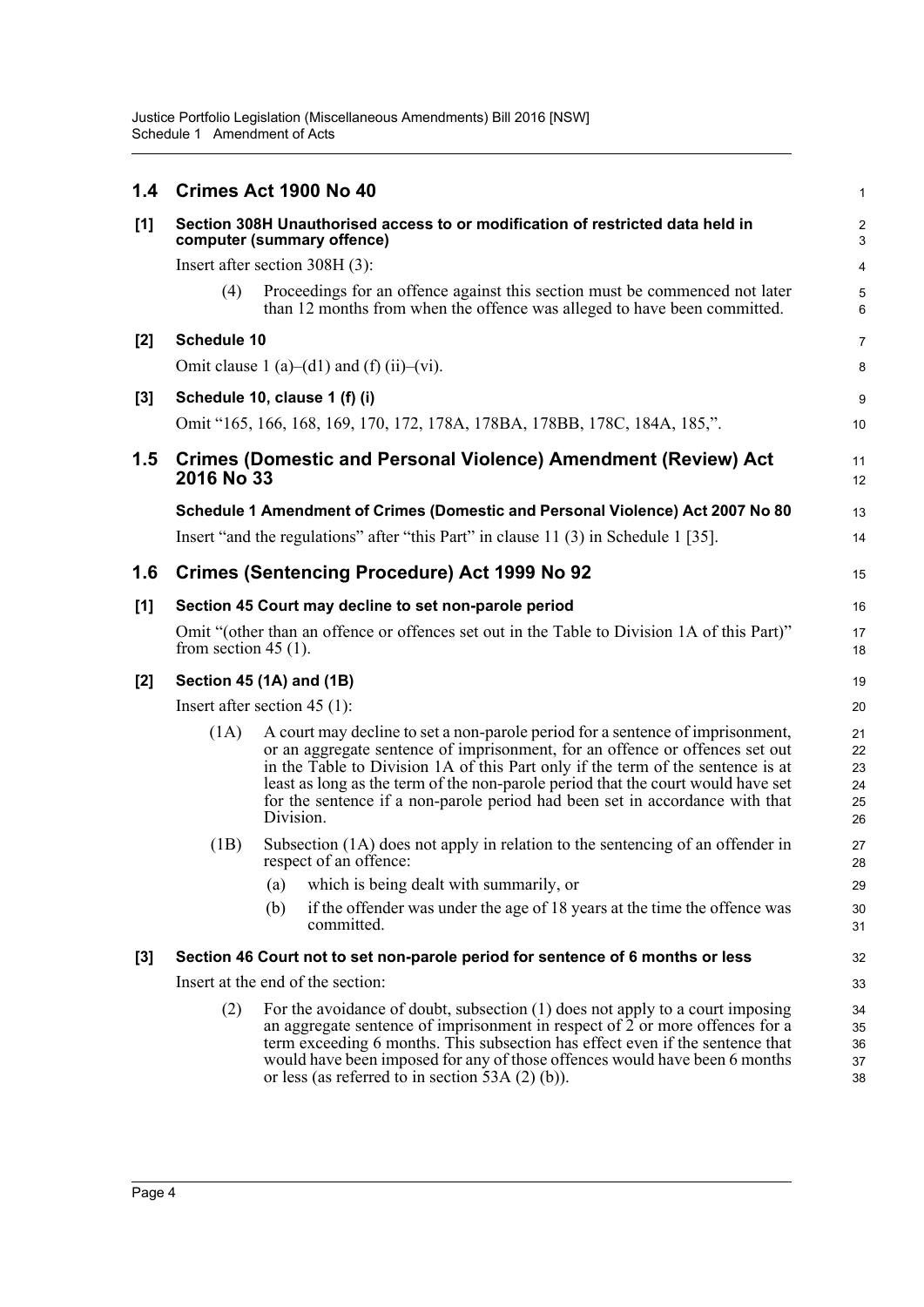| [4] |      | <b>Section 53B</b>        |     |                                                                                                                                                                                                                                                                                                                                                              | 1                          |
|-----|------|---------------------------|-----|--------------------------------------------------------------------------------------------------------------------------------------------------------------------------------------------------------------------------------------------------------------------------------------------------------------------------------------------------------------|----------------------------|
|     |      | Insert after section 53A: |     |                                                                                                                                                                                                                                                                                                                                                              | 2                          |
|     | 53B  |                           |     | Limitation on aggregate sentences imposed by Local Court                                                                                                                                                                                                                                                                                                     | 3                          |
|     |      |                           |     | For the avoidance of doubt, the Local Court may impose an aggregate sentence<br>of imprisonment that does not exceed 5 years.                                                                                                                                                                                                                                | 4<br>5                     |
| [5] |      |                           |     | <b>Section 71 Commencement of ICOs</b>                                                                                                                                                                                                                                                                                                                       | 6                          |
|     |      |                           |     | Insert at the end of the section:                                                                                                                                                                                                                                                                                                                            | $\overline{7}$             |
|     |      | (2)                       |     | Subsection (1) does not apply to an intensive correction order made in relation<br>to a sentence of imprisonment that is to be served consecutively (or partly<br>concurrently and partly consecutively) with some other sentence of<br>imprisonment the subject of an intensive correction order.                                                           | 8<br>9<br>10<br>11         |
|     |      | (3)                       |     | An intensive correction order is not invalidated merely because it specifies a<br>date of commencement of the sentence of imprisonment that does not comply<br>with the requirements of this section.                                                                                                                                                        | 12<br>13<br>14             |
| 1.7 |      |                           |     | <b>Criminal Procedure Act 1986 No 209</b>                                                                                                                                                                                                                                                                                                                    | 15                         |
| [1] |      | <b>Section 164A</b>       |     |                                                                                                                                                                                                                                                                                                                                                              | 16                         |
|     |      | Insert after section 164: |     |                                                                                                                                                                                                                                                                                                                                                              | 17                         |
|     | 164A |                           |     | Judge unable to continue in trial by jury                                                                                                                                                                                                                                                                                                                    | 18                         |
|     |      | (1)                       |     | If the presiding judge of criminal proceedings being tried by a jury in the<br>District Court or the Supreme Court dies, becomes ill or is otherwise unable to<br>continue the proceedings (the <i>former presiding judge</i> ), the senior judicial<br>officer of the relevant court may, after hearing submissions from the parties to<br>the proceedings: | 19<br>20<br>21<br>22<br>23 |
|     |      |                           | (a) | nominate another judge of the court (the <i>new presiding judge</i> ) to take<br>over the conduct of the proceedings, or                                                                                                                                                                                                                                     | 24<br>25                   |
|     |      |                           | (b) | discharge the jury and order a new trial.                                                                                                                                                                                                                                                                                                                    | 26                         |
|     |      | (2)                       |     | Before making a decision to nominate a new presiding judge, the senior<br>judicial officer must consider whether it would be in the interests of justice to<br>do so, including (but not limited to) the following matters:                                                                                                                                  | 27<br>28<br>29             |
|     |      |                           | (a) | whether the new presiding judge will be available to take over the<br>conduct of the proceedings within a reasonable time,                                                                                                                                                                                                                                   | 30<br>31                   |
|     |      |                           | (b) | whether a transcript, audio or video recording of all of the proceedings<br>is available,                                                                                                                                                                                                                                                                    | 32<br>33                   |
|     |      |                           | (c) | the time that will be required for the new presiding judge to familiarise<br>himself or herself with any available transcript or audio or video<br>recording of the proceedings, and with any evidence that has been given<br>in the proceedings,                                                                                                            | 34<br>35<br>36<br>37       |
|     |      |                           | (d) | the submissions from the parties,                                                                                                                                                                                                                                                                                                                            | 38                         |
|     |      |                           | (e) | the progress of the trial, including whether any key witnesses for the<br>prosecution or the defence have given evidence,                                                                                                                                                                                                                                    | 39<br>40                   |
|     |      |                           | (f) | the history, estimated length and complexity of the trial,                                                                                                                                                                                                                                                                                                   | 41                         |
|     |      |                           | (g) | the availability of witnesses,                                                                                                                                                                                                                                                                                                                               | 42                         |
|     |      |                           | (h) | whether the decision to nominate a new presiding judge would be unfair<br>to any of the parties to the trial.                                                                                                                                                                                                                                                | 43<br>44                   |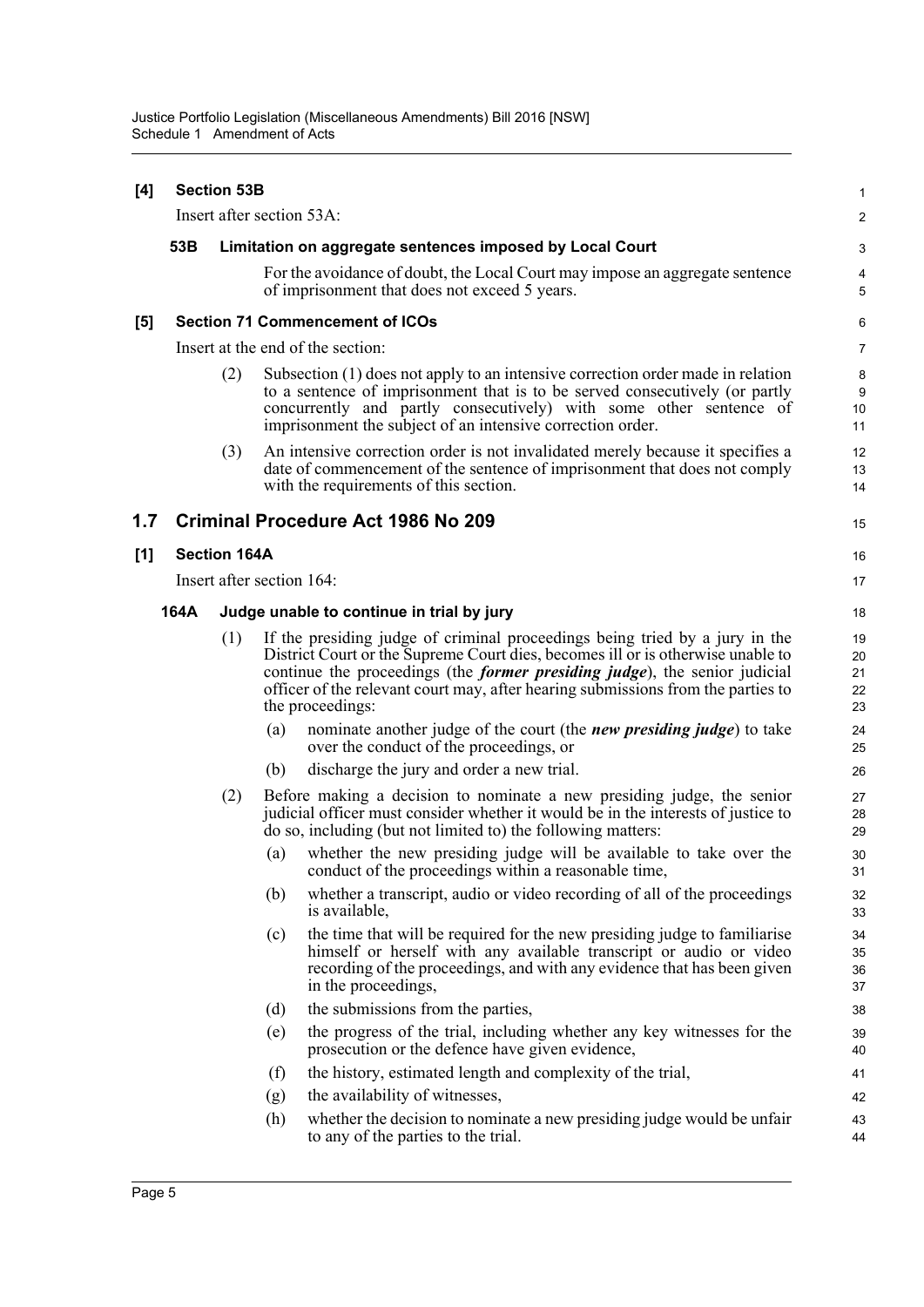|                     | (3)                    |                                     | If the senior judicial officer of the relevant court is unable to make a decision,<br>the senior judicial officer may nominate another judge of the relevant court to<br>make a decision in accordance with this section.                                                                                                                                                                                                                                                      | $\mathbf{1}$<br>$\sqrt{2}$<br>3                                  |
|---------------------|------------------------|-------------------------------------|--------------------------------------------------------------------------------------------------------------------------------------------------------------------------------------------------------------------------------------------------------------------------------------------------------------------------------------------------------------------------------------------------------------------------------------------------------------------------------|------------------------------------------------------------------|
|                     | (4)                    |                                     | If a new presiding judge takes over the conduct of the proceedings, an order or<br>ruling made by the former presiding judge is binding on the new presiding<br>judge unless, in the opinion of the new presiding judge, it would not be in the<br>interests of justice for that order or ruling to be binding.<br>Note. Section 5F (Appeal against interlocutory judgment or order) of the Criminal<br>Appeal Act 1912 does not extend to a decision made under this section. | 4<br>$\overline{5}$<br>$\,6\,$<br>$\overline{7}$<br>$\bf 8$<br>9 |
| [2]                 |                        |                                     | Section 291 Proceedings must be held in camera when complainant gives evidence                                                                                                                                                                                                                                                                                                                                                                                                 | 10                                                               |
|                     |                        |                                     | Insert ", or an audio visual or audio recording of evidence of the complainant is heard by<br>the court," after "evidence is given by a complainant" in section 291 $(1)$ .                                                                                                                                                                                                                                                                                                    | 11<br>12                                                         |
| [3]                 | <b>Section 291 (6)</b> |                                     |                                                                                                                                                                                                                                                                                                                                                                                                                                                                                | 13                                                               |
|                     |                        |                                     | Omit "or, if the record is an audio visual or audio recording, heard by the court in camera".                                                                                                                                                                                                                                                                                                                                                                                  | 14                                                               |
| [4]                 |                        | <b>Section 306M Definitions</b>     |                                                                                                                                                                                                                                                                                                                                                                                                                                                                                | 15                                                               |
|                     |                        |                                     | Insert in alphabetical order in section 306M (1):                                                                                                                                                                                                                                                                                                                                                                                                                              | 16                                                               |
|                     |                        | <i>police officer</i> means:        |                                                                                                                                                                                                                                                                                                                                                                                                                                                                                | 17                                                               |
|                     |                        | (a)                                 | a member of the Australian Federal Police, or                                                                                                                                                                                                                                                                                                                                                                                                                                  | 18                                                               |
|                     |                        | (b)                                 | a member of the police force of a State or Territory.                                                                                                                                                                                                                                                                                                                                                                                                                          | 19                                                               |
| $\lbrack 5 \rbrack$ | recorded               |                                     | Section 306Q Regulations may require interviews with vulnerable persons to be                                                                                                                                                                                                                                                                                                                                                                                                  | 20<br>21                                                         |
|                     |                        | Insert at the end of the section:   |                                                                                                                                                                                                                                                                                                                                                                                                                                                                                | 22                                                               |
|                     | (2)                    |                                     | In this section, <i>investigating official</i> does not include:                                                                                                                                                                                                                                                                                                                                                                                                               | 23                                                               |
|                     |                        | (a)                                 | a member of the Australian Federal Police, or                                                                                                                                                                                                                                                                                                                                                                                                                                  | 24                                                               |
|                     |                        | (b)                                 | a member of the police force of another State or Territory.                                                                                                                                                                                                                                                                                                                                                                                                                    | 25                                                               |
| [6]                 |                        |                                     | Schedule 2 Savings, transitional and other provisions                                                                                                                                                                                                                                                                                                                                                                                                                          | 26                                                               |
|                     | clause 82.             |                                     | Insert "or prosecution witness" after "a complainant" in the definition of witness in                                                                                                                                                                                                                                                                                                                                                                                          | 27<br>28                                                         |
| [7]                 |                        | Schedule 2, clause 83 (1)           |                                                                                                                                                                                                                                                                                                                                                                                                                                                                                | 29                                                               |
|                     |                        |                                     | Omit "a prescribed sexual offence (whenever committed)".                                                                                                                                                                                                                                                                                                                                                                                                                       | 30                                                               |
|                     |                        | whenever committed)".               | Insert "a prescribed sexual offence whenever committed (or, if the proceedings relate to<br>more than one offence, at least one of those offences is a prescribed sexual offence                                                                                                                                                                                                                                                                                               | 31<br>32<br>33                                                   |
| [8]                 |                        | Schedule 2, clause 83 (1) (b)       |                                                                                                                                                                                                                                                                                                                                                                                                                                                                                | 34                                                               |
|                     |                        | Omit the paragraph. Insert instead: |                                                                                                                                                                                                                                                                                                                                                                                                                                                                                | 35                                                               |
|                     |                        | (b)                                 | before the commencement of this Part but only if the matter:                                                                                                                                                                                                                                                                                                                                                                                                                   | 36                                                               |
|                     |                        | (i)                                 | was not listed for trial before that commencement, or                                                                                                                                                                                                                                                                                                                                                                                                                          | 37                                                               |
|                     |                        | (ii)                                | was listed for trial before that commencement, but was or is<br>re-listed for trial after that commencement.                                                                                                                                                                                                                                                                                                                                                                   | 38<br>39                                                         |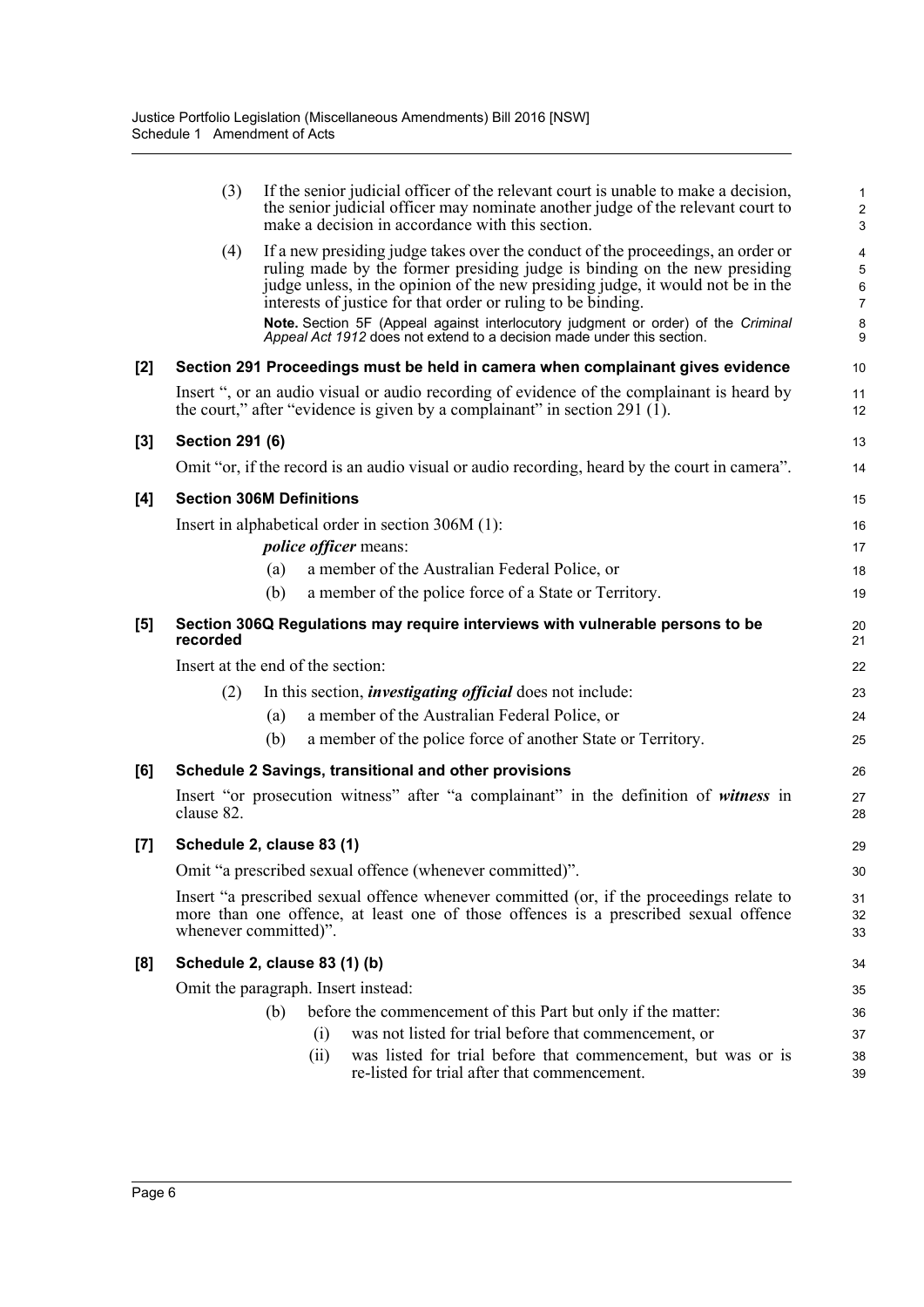| [9]    | Schedule 2, clause 83 (3)       |                                                                                                                                                                                     | 1                                                |
|--------|---------------------------------|-------------------------------------------------------------------------------------------------------------------------------------------------------------------------------------|--------------------------------------------------|
|        | Insert after clause $83(2)$ :   |                                                                                                                                                                                     | $\overline{c}$                                   |
|        | (3)                             | The amendments to subclause (1) by the <i>Justice Portfolio Legislation</i><br>(Miscellaneous Amendments) Act 2016 are taken to have commenced on the<br>commencement of this Part. | $\ensuremath{\mathsf{3}}$<br>4<br>$\overline{5}$ |
| $[10]$ | Schedule 2, clause 88 (1)       |                                                                                                                                                                                     | 6                                                |
|        | Omit "and explain".             |                                                                                                                                                                                     | $\overline{7}$                                   |
| $[11]$ | Schedule 2, clause 89 (2)       |                                                                                                                                                                                     | 8                                                |
|        |                                 | Insert ", Teaching" after "Speech Pathology".                                                                                                                                       | 9                                                |
| 1.8    |                                 | District Court Act 1973 No 9                                                                                                                                                        | 10                                               |
| [1]    | <b>Section 18 Acting Judges</b> |                                                                                                                                                                                     | 11                                               |
|        |                                 | Omit "The remuneration payable to such a person is to be paid to the person so long as he<br>or she continues to hold office." from section 18 (3B).                                | 12<br>13                                         |
| $[2]$  | Section 18 (3C)                 |                                                                                                                                                                                     | 14                                               |
|        | Insert after section 18 (3B):   |                                                                                                                                                                                     | 15                                               |
|        | (3C)                            | The remuneration payable to a person appointed under this section is to be<br>paid:                                                                                                 | 16<br>17                                         |
|        |                                 | so long as the person continues to hold office, or<br>(a)                                                                                                                           | 18                                               |
|        |                                 | until the person has completed or otherwise dealt with matters (as<br>(b)<br>referred to in subsection (3A)),                                                                       | 19<br>20                                         |
|        |                                 | whichever is the later.                                                                                                                                                             | 21                                               |
| 1.9    |                                 | Drug Misuse and Trafficking Act 1985 No 226                                                                                                                                         | 22                                               |
| [1]    |                                 | <b>Section 43 Certificate evidence</b>                                                                                                                                              | 23                                               |
|        |                                 | Omit "Director-General of the Department of Industry and Investment" from section 43 (5).                                                                                           | 24                                               |
|        |                                 | Insert instead "Secretary of the Department of Industry, Skills and Regional Development".                                                                                          | 25                                               |
| $[2]$  | <b>Section 43 (5)</b>           |                                                                                                                                                                                     | 26                                               |
|        |                                 | Omit "Director-General" where secondly occurring. Insert instead "Secretary".                                                                                                       | 27                                               |
|        | No 6                            | 1.10 Drug Misuse and Trafficking Amendment (Drug Exhibits) Act 2016                                                                                                                 | 28<br>29                                         |
|        |                                 | Schedule 1 Amendment of Drug Misuse and Trafficking Act 1985 No 226                                                                                                                 | 30                                               |
|        |                                 | Omit Schedule 1 [7] and [8].                                                                                                                                                        | 31                                               |
|        |                                 | 1.11 Land and Environment Court Act 1979 No 204                                                                                                                                     | 32                                               |
| [1]    |                                 | <b>Section 13 Acting Commissioners</b>                                                                                                                                              | 33                                               |
|        |                                 | Omit section 13 (4). Insert instead:                                                                                                                                                | 34                                               |
|        | (4)                             | An acting Commissioner is entitled to be paid:                                                                                                                                      | 35                                               |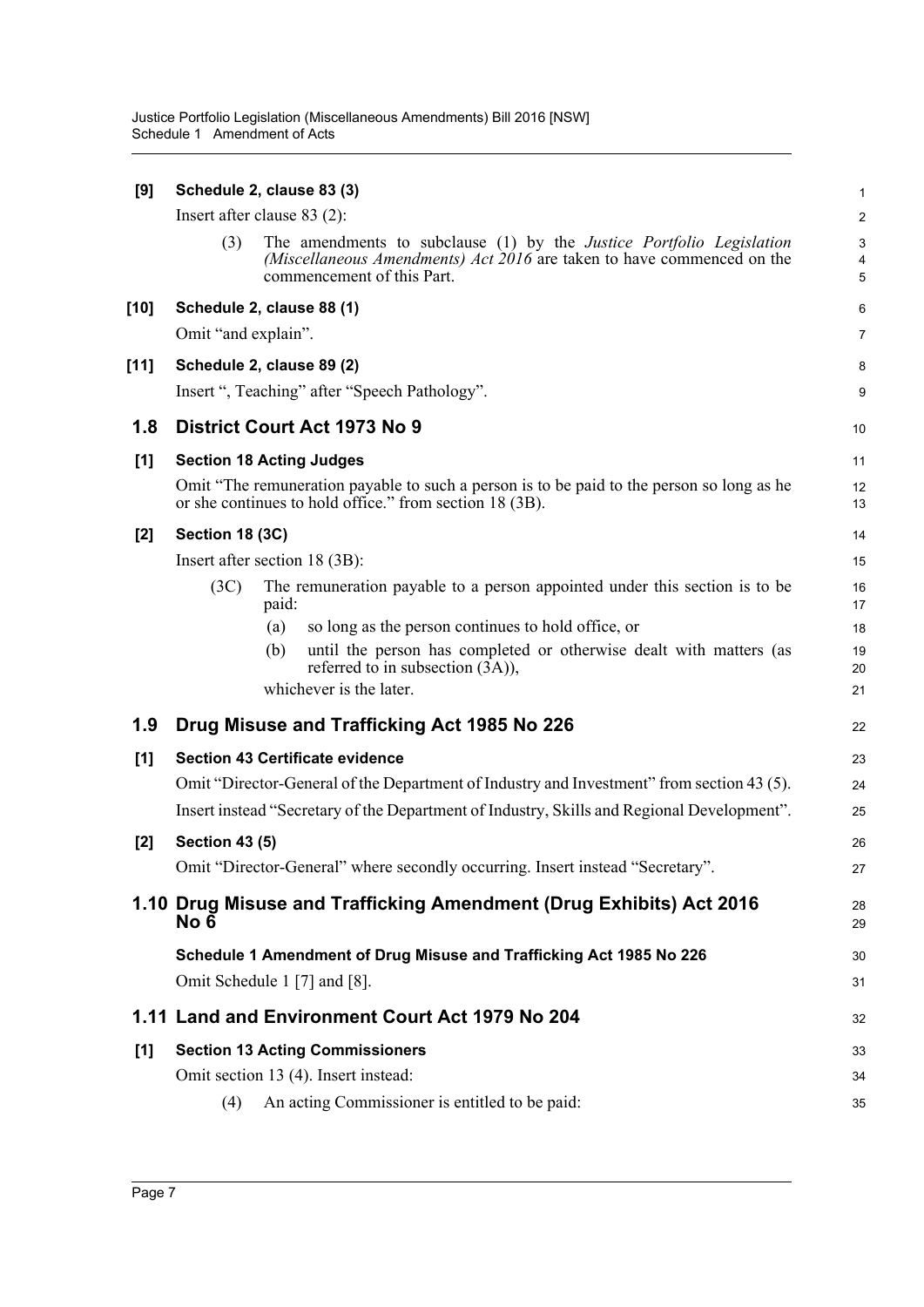|       | remuneration in accordance with the Statutory and Other Offices<br>(a)<br>Remuneration Act 1975, and                                                                                                                                                                                                                                                      | $\mathbf{1}$<br>$\overline{c}$ |
|-------|-----------------------------------------------------------------------------------------------------------------------------------------------------------------------------------------------------------------------------------------------------------------------------------------------------------------------------------------------------------|--------------------------------|
|       | such travelling and subsistence allowances as the Minister may from<br>(b)<br>time to time determine in respect of the acting Commissioner.                                                                                                                                                                                                               | $\mathsf 3$<br>$\overline{4}$  |
| $[2]$ | Schedule 3 Savings, transitional and other provisions                                                                                                                                                                                                                                                                                                     | 5                              |
|       | Insert at the end of the Schedule, with appropriate clause numbering:                                                                                                                                                                                                                                                                                     | 6                              |
|       | Provision consequent on enactment of Justice Portfolio Legislation<br>(Miscellaneous Amendments) Act 2016                                                                                                                                                                                                                                                 | $\overline{7}$<br>8            |
|       | Section 13 (4), as in force before its substitution by the <i>Justice Portfolio</i><br>Legislation (Miscellaneous Amendments) Act 2016, continues to apply until<br>the Statutory and Other Offices Remuneration Tribunal makes provision for<br>the remuneration of acting Commissioners under the Statutory and Other<br>Offices Remuneration Act 1975. | 9<br>10<br>11<br>12<br>13      |
|       | 1.12 Legal Profession Uniform Law Application Act 2014 No 16                                                                                                                                                                                                                                                                                              | 14                             |
| [1]   | Section 70 Certificate as to determination of costs to parties                                                                                                                                                                                                                                                                                            | 15                             |
|       | Insert after section 70 $(5)$ :                                                                                                                                                                                                                                                                                                                           | 16                             |
|       | The regulations may make provision for or with respect to the forwarding of a<br>(5A)<br>certificate issued under this section (or a copy of the certificate):                                                                                                                                                                                            | 17<br>18                       |
|       | by the costs assessor to the parties to the costs assessment or the<br>(a)<br>Manager, Costs Assessment or both, and                                                                                                                                                                                                                                      | 19<br>20                       |
|       | by the Manager, Costs Assessment to the parties to the costs<br>(b)<br>assessment.                                                                                                                                                                                                                                                                        | 21<br>22                       |
| $[2]$ | Section 83 Application by party for review                                                                                                                                                                                                                                                                                                                | 23                             |
|       | Omit "within 30 days after the issue of a certificate of determination by a costs assessor"<br>from section 83 $(1)$ .                                                                                                                                                                                                                                    | 24<br>25                       |
|       | Insert instead "within 30 days after the certificate of determination by the costs assessor has<br>been forwarded to the parties in accordance with the regulations or the costs assessment<br>rules".                                                                                                                                                    | 26<br>27<br>28                 |
| $[3]$ | Section 84 Application by Manager, Costs Assessment for review                                                                                                                                                                                                                                                                                            | 29                             |
|       | Omit "within 30 days after the issue of a certificate of determination by a costs assessor"<br>from section $84(1)$ .                                                                                                                                                                                                                                     | 30<br>31                       |
|       | Insert instead "within 30 days after the certificate of determination by the costs assessor has<br>been forwarded to the parties in accordance with the regulations or the costs assessment<br>rules".                                                                                                                                                    | 32<br>33<br>34                 |
| [4]   | <b>Section 93 Costs assessment rules</b>                                                                                                                                                                                                                                                                                                                  | 35                             |
|       | Omit section 93 (1) (b) (vi). Insert instead:                                                                                                                                                                                                                                                                                                             | 36                             |
|       | the issue of certificates of determinations and the forwarding of<br>(vi)<br>such certificates (or copies of such certificates):                                                                                                                                                                                                                          | 37<br>38                       |
|       | (A)<br>by the costs assessor to the parties to the costs assessment<br>or the Manager, Costs Assessment or both, and                                                                                                                                                                                                                                      | 39<br>40                       |
|       | by the Manager, Costs Assessment to the parties to the<br>(B)<br>costs assessment, and                                                                                                                                                                                                                                                                    | 41<br>42                       |
|       |                                                                                                                                                                                                                                                                                                                                                           |                                |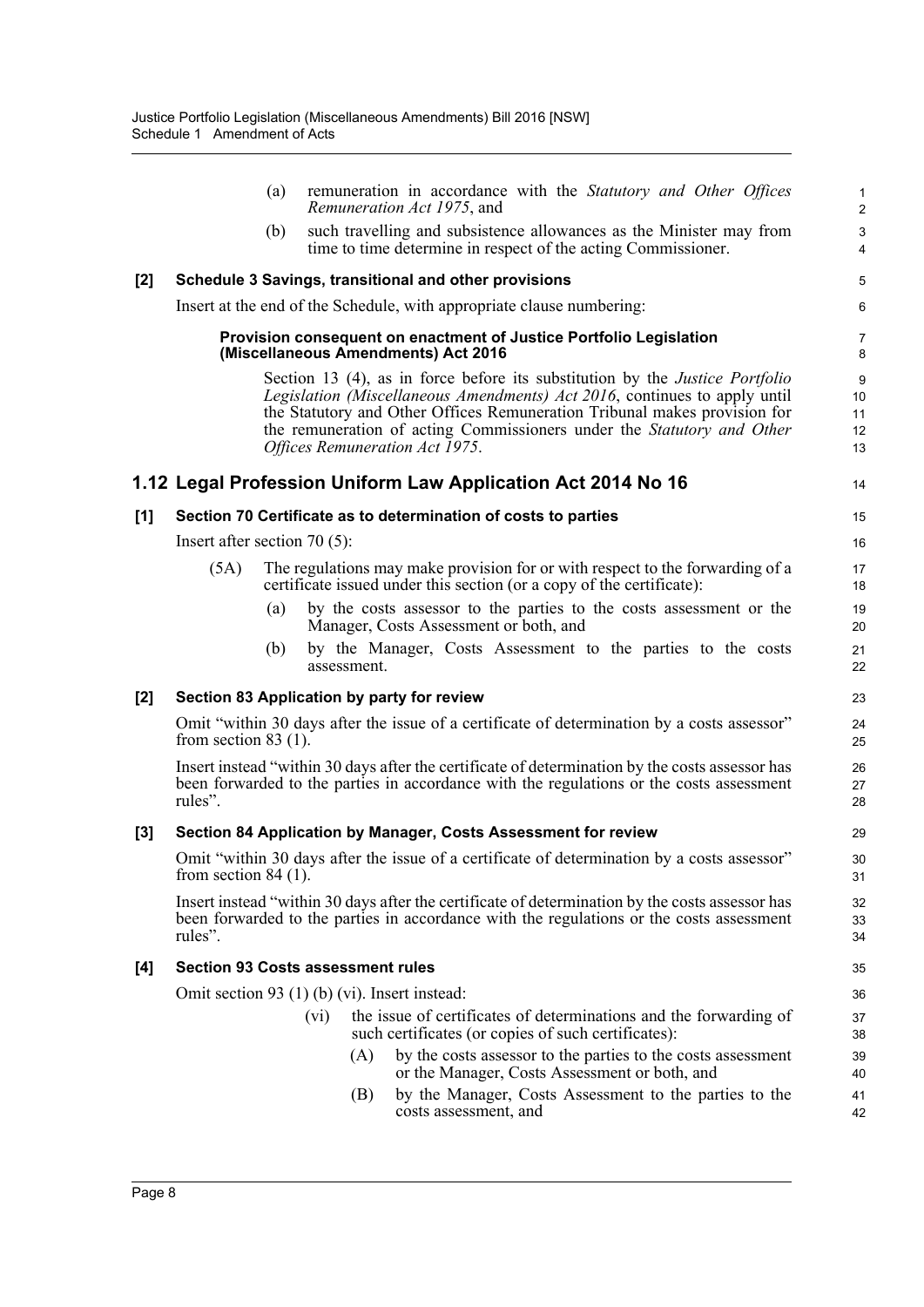| [5] |                                                                                                                                           | Section 167 |                                                                                                                                                                                                                            |                                                                                                                                                                                                                                                                                                                                                                      | $\mathbf{1}$               |  |  |
|-----|-------------------------------------------------------------------------------------------------------------------------------------------|-------------|----------------------------------------------------------------------------------------------------------------------------------------------------------------------------------------------------------------------------|----------------------------------------------------------------------------------------------------------------------------------------------------------------------------------------------------------------------------------------------------------------------------------------------------------------------------------------------------------------------|----------------------------|--|--|
|     |                                                                                                                                           |             | Insert after section 166:                                                                                                                                                                                                  |                                                                                                                                                                                                                                                                                                                                                                      | $\overline{c}$             |  |  |
|     | 167                                                                                                                                       |             | Tabling of certain annual reports in Parliament when it is not sitting                                                                                                                                                     |                                                                                                                                                                                                                                                                                                                                                                      |                            |  |  |
|     |                                                                                                                                           | (1)         |                                                                                                                                                                                                                            | This section applies with respect to a report that the Attorney General is<br>required by the following provisions to lay (or cause to be laid) before a House<br>of Parliament:                                                                                                                                                                                     | 4<br>$\overline{5}$<br>6   |  |  |
|     |                                                                                                                                           |             | (a)                                                                                                                                                                                                                        | section 26 or 34 of this Act,                                                                                                                                                                                                                                                                                                                                        | $\overline{7}$             |  |  |
|     |                                                                                                                                           |             | (b)                                                                                                                                                                                                                        | clause 26 (5) of Schedule 1 or clause 10 (7) of Schedule 2 to the Legal<br>Profession Uniform Law (NSW).                                                                                                                                                                                                                                                             | 8<br>9                     |  |  |
|     |                                                                                                                                           | (2)         | If a House of Parliament is not sitting when the Attorney General seeks to lay<br>the report before it, the Attorney General is to cause a copy of the report to be<br>presented to the Clerk of that House of Parliament. |                                                                                                                                                                                                                                                                                                                                                                      |                            |  |  |
|     |                                                                                                                                           | (3)         |                                                                                                                                                                                                                            | A report presented under subsection (2):                                                                                                                                                                                                                                                                                                                             | 13                         |  |  |
|     |                                                                                                                                           |             | (a)                                                                                                                                                                                                                        | is, on presentation and for all purposes, taken to have been laid before<br>the House, and                                                                                                                                                                                                                                                                           | 14<br>15                   |  |  |
|     |                                                                                                                                           |             | (b)                                                                                                                                                                                                                        | may be printed by authority of the Clerk of the House, and                                                                                                                                                                                                                                                                                                           | 16                         |  |  |
|     |                                                                                                                                           |             | (c)                                                                                                                                                                                                                        | if so printed, is taken to be a document published by or under the<br>authority of the House, and                                                                                                                                                                                                                                                                    | 17<br>18                   |  |  |
|     |                                                                                                                                           |             | (d)                                                                                                                                                                                                                        | is to be recorded:                                                                                                                                                                                                                                                                                                                                                   | 19                         |  |  |
|     |                                                                                                                                           |             |                                                                                                                                                                                                                            | in the case of the Legislative Council—in the Minutes of the<br>(i)<br>Proceedings of the Legislative Council, and                                                                                                                                                                                                                                                   | 20<br>21                   |  |  |
|     |                                                                                                                                           |             |                                                                                                                                                                                                                            | in the case of the Legislative Assembly—in the Votes and<br>(i)<br>Proceedings of the Legislative Assembly,                                                                                                                                                                                                                                                          | 22<br>23                   |  |  |
|     |                                                                                                                                           |             |                                                                                                                                                                                                                            | on the first sitting day of the House after receipt of the copy of the report<br>by the Clerk.                                                                                                                                                                                                                                                                       | 24<br>25                   |  |  |
|     |                                                                                                                                           | (4)         |                                                                                                                                                                                                                            | In this section, <i>lay</i> includes table.                                                                                                                                                                                                                                                                                                                          | 26                         |  |  |
|     |                                                                                                                                           |             |                                                                                                                                                                                                                            | 1.13 Local Court Act 2007 No 93                                                                                                                                                                                                                                                                                                                                      | 27                         |  |  |
| [1] | <b>Schedule 1 Provisions relating to Magistrates</b>                                                                                      |             |                                                                                                                                                                                                                            |                                                                                                                                                                                                                                                                                                                                                                      |                            |  |  |
|     |                                                                                                                                           |             |                                                                                                                                                                                                                            | Omit clause 12 (4). Insert instead:                                                                                                                                                                                                                                                                                                                                  | 29                         |  |  |
|     |                                                                                                                                           | (4)         |                                                                                                                                                                                                                            | A person appointed as an acting Magistrate is entitled to be paid remuneration<br>in accordance with the Statutory and Other Offices Remuneration Act 1975.                                                                                                                                                                                                          | 30<br>31                   |  |  |
| [2] |                                                                                                                                           |             |                                                                                                                                                                                                                            | Schedule 4 Savings, transitional and other provisions                                                                                                                                                                                                                                                                                                                | 32                         |  |  |
|     |                                                                                                                                           |             |                                                                                                                                                                                                                            | Insert at the end of the Schedule, with appropriate Part and clause numbering:                                                                                                                                                                                                                                                                                       | 33                         |  |  |
|     | <b>Part</b><br>Provision consequent on enactment of Justice<br><b>Portfolio Legislation (Miscellaneous Amendments)</b><br><b>Act 2016</b> |             |                                                                                                                                                                                                                            |                                                                                                                                                                                                                                                                                                                                                                      |                            |  |  |
|     |                                                                                                                                           |             |                                                                                                                                                                                                                            | <b>Remuneration of acting Magistrates</b>                                                                                                                                                                                                                                                                                                                            | 37                         |  |  |
|     |                                                                                                                                           |             |                                                                                                                                                                                                                            | Clause 12 (4) of Schedule 1, as in force before its substitution by the <i>Justice</i><br>Portfolio Legislation (Miscellaneous Amendments) Act 2016, continues to<br>apply until the Statutory and Other Offices Remuneration Tribunal makes<br>provision for the remuneration of acting Magistrates under the Statutory and<br>Other Offices Remuneration Act 1975. | 38<br>39<br>40<br>41<br>42 |  |  |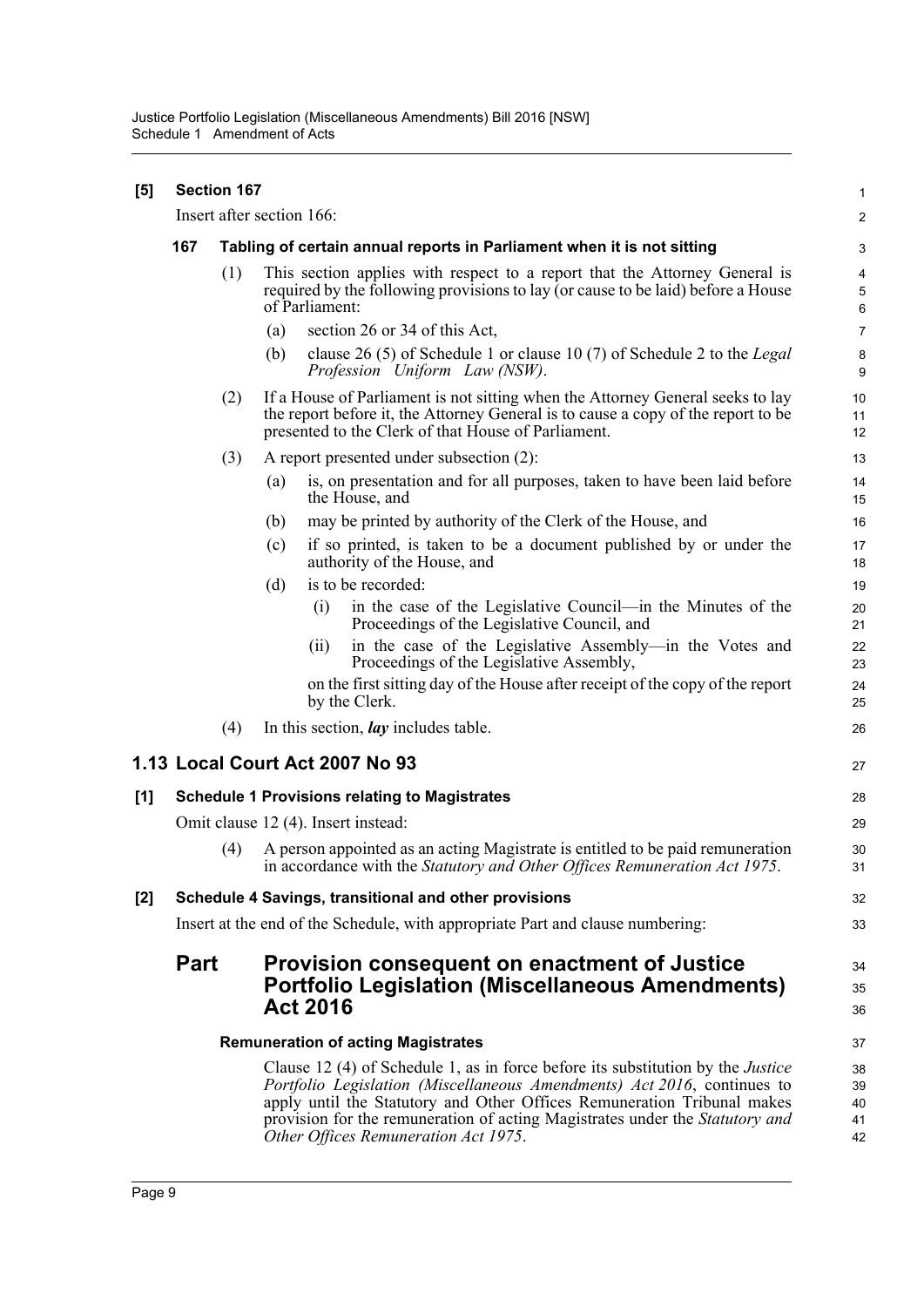## **1.14 Statutory and Other Offices Remuneration Act 1975 (1976 No 4)**

#### **[1] Section 11C**

Insert after section 11B:

#### **11C Salary sacrifice for living away from home expenses for office holders not subject to section 11A**

(1) This section applies to office holders other than office holders to whom section 11A applies.

1

 $\mathfrak{p}$ 3

33

38 39

- (2) The employment benefit that an office holder may be provided with under this section is a living away from home allowance to compensate the office holder (and family members) for additional expenses incurred and disadvantages suffered as a result of the office holder being required to live away from the office holder's usual place of residence in order to perform the office holder's functions for a temporary period of time (such as accommodation and food expenses).
- (3) An office holder to whom this section applies is entitled to be provided with any such employment benefit if:
	- (a) the office holder elects by notice in writing to the Minister to be provided with that employment benefit, and
	- (b) the Minister approves of the provision of that employment benefit, and
	- (c) the salary otherwise payable to the office holder under section 11 is reduced by the cost of that employment benefit (being the cost determined by the Secretary of the Department of Justice).
- (4) An election referred to in subsection (3) (a) may, with the approval of the Minister, be revoked at any time.
- (5) This section has effect despite anything to the contrary in this Part.

#### **[2] Schedule 1 Public offices**

| Insert after the matter relating to Magistrates under the <i>Local Court Act 2007</i> : |  |
|-----------------------------------------------------------------------------------------|--|
| Acting Magistrate (under the <i>Local Court Act 2007</i> )                              |  |

### **[3] Schedule 2 Public offices**

|  |  |                                              |  | Insert after the matter relating to Full-time Commissioners under the Land and |  |  |
|--|--|----------------------------------------------|--|--------------------------------------------------------------------------------|--|--|
|  |  | <i>Environment Court Act 1979</i> in Part 1: |  |                                                                                |  |  |
|  |  |                                              |  | Acting Commissioner (under the <i>Land and Environment Court Act 1979</i> )    |  |  |

### **1.15 Strata Schemes Management Act 2015 No 50**

**[1] Section 85 Interest, discounts on contributions and payment plans** Insert "or a court" after "The Tribunal" in section 85 (8). **[2] Section 85 (8)**

Insert "or the court" after "the Tribunal".

### **[3] Section 86 Recovery of unpaid contributions and interest**

Omit section 86 (1) and (2). Insert instead:

(1) The Tribunal may order the owner of a lot in the strata scheme, or other person, to pay a contribution that is payable by the owner or other person under this  $40$ 41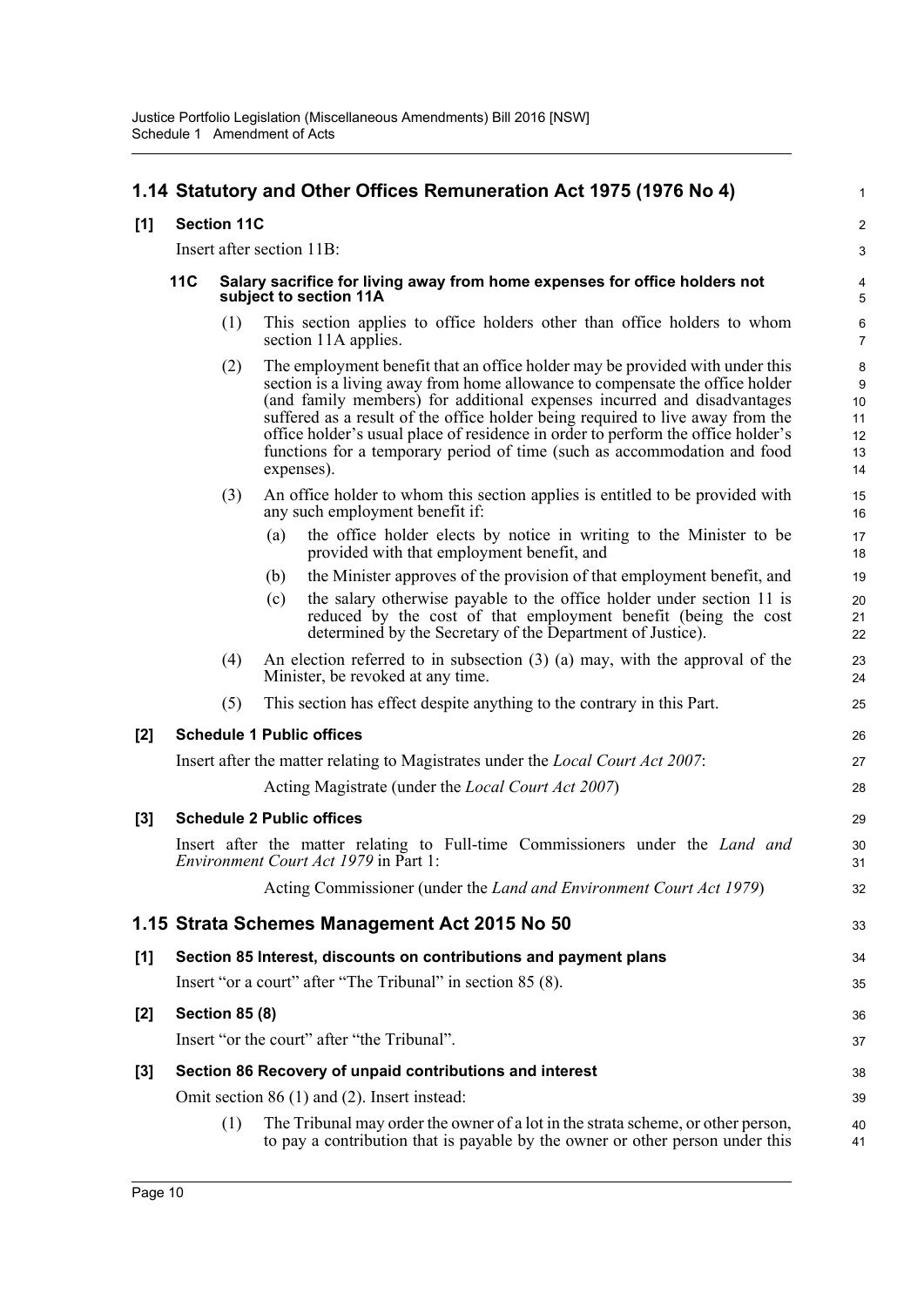|     |                          | Act that is not paid at the end of 1 month after it becomes due and payable,<br>together with any interest payable on that unpaid contribution and the<br>reasonable expenses of the owners corporation incurred in recovering those<br>amounts.                                                                                                                                                                                                                                                                                                                                                                                                                                                                                         | $\mathbf{1}$<br>$\overline{\mathbf{c}}$<br>3<br>4 |
|-----|--------------------------|------------------------------------------------------------------------------------------------------------------------------------------------------------------------------------------------------------------------------------------------------------------------------------------------------------------------------------------------------------------------------------------------------------------------------------------------------------------------------------------------------------------------------------------------------------------------------------------------------------------------------------------------------------------------------------------------------------------------------------------|---------------------------------------------------|
|     | (2)                      | The Tribunal may make an order under subsection (1) only:                                                                                                                                                                                                                                                                                                                                                                                                                                                                                                                                                                                                                                                                                | 5                                                 |
|     |                          | on the application of the owners corporation, and<br>(a)                                                                                                                                                                                                                                                                                                                                                                                                                                                                                                                                                                                                                                                                                 | 6                                                 |
|     |                          | if proceedings between the owners corporation and the owner of a lot in<br>(b)<br>the strata scheme or other person are pending before the Tribunal.                                                                                                                                                                                                                                                                                                                                                                                                                                                                                                                                                                                     | 7<br>8                                            |
|     | (2A)                     | An owners corporation may, without obtaining an order under this section,<br>recover as a debt in a court of competent jurisdiction, a contribution not paid<br>at the end of 1 month after it becomes due and payable, together with any<br>interest payable on that unpaid contribution and the reasonable expenses of the<br>owners corporation incurred in recovering those amounts.<br>Note. Clause 6 of Schedule 4 to the Civil and Administrative Tribunal Act 2013 provides<br>for the transfer of proceedings between the Tribunal and a court which has jurisdiction<br>(and vice versa) if the parties to the proceedings agree or if the Tribunal or court of its<br>own motion or on the application of a party so directs. | 9<br>10<br>11<br>12<br>13<br>14<br>15<br>16<br>17 |
|     |                          | 1.16 Supreme Court Act 1970 No 52                                                                                                                                                                                                                                                                                                                                                                                                                                                                                                                                                                                                                                                                                                        | 18                                                |
| [1] |                          | <b>Section 37 Acting Judges</b>                                                                                                                                                                                                                                                                                                                                                                                                                                                                                                                                                                                                                                                                                                          | 19                                                |
|     |                          | Omit "The remuneration payable to an acting Judge is to be paid to the acting Judge so long<br>as his or her commission continues in force." from section 37 (3B).                                                                                                                                                                                                                                                                                                                                                                                                                                                                                                                                                                       | 20<br>21                                          |
| [2] | <b>Section 37 (3C)</b>   |                                                                                                                                                                                                                                                                                                                                                                                                                                                                                                                                                                                                                                                                                                                                          | 22                                                |
|     |                          | Insert after section 37 (3B):                                                                                                                                                                                                                                                                                                                                                                                                                                                                                                                                                                                                                                                                                                            | 23                                                |
|     | (3C)                     | The remuneration payable to an acting Judge is to be paid:                                                                                                                                                                                                                                                                                                                                                                                                                                                                                                                                                                                                                                                                               | 24                                                |
|     |                          | so long as the acting Judge's commission continues in force, or<br>(a)                                                                                                                                                                                                                                                                                                                                                                                                                                                                                                                                                                                                                                                                   | 25                                                |
|     |                          | until the acting Judge has completed or otherwise dealt with matters (as<br>(b)<br>referred to in subsection $(3A)$ ),                                                                                                                                                                                                                                                                                                                                                                                                                                                                                                                                                                                                                   | 26<br>27                                          |
|     |                          | whichever is the later.                                                                                                                                                                                                                                                                                                                                                                                                                                                                                                                                                                                                                                                                                                                  | 28                                                |
| [3] |                          | Section 48 Assignment to the Court of Appeal                                                                                                                                                                                                                                                                                                                                                                                                                                                                                                                                                                                                                                                                                             | 29                                                |
|     | section 48 (1) (a) (iv). | Insert "(but not a Judicial Registrar of that Court)" after "Judge of the District Court" in                                                                                                                                                                                                                                                                                                                                                                                                                                                                                                                                                                                                                                             | 30<br>31                                          |
|     |                          | 1.17 Surveillance Devices Act 2007 No 64                                                                                                                                                                                                                                                                                                                                                                                                                                                                                                                                                                                                                                                                                                 | 32                                                |
| [1] | consent                  | Section 8 Installation, use and maintenance of optical surveillance devices without                                                                                                                                                                                                                                                                                                                                                                                                                                                                                                                                                                                                                                                      | 33<br>34                                          |
|     |                          | Insert after section $8(2)(d)$ :                                                                                                                                                                                                                                                                                                                                                                                                                                                                                                                                                                                                                                                                                                         | 35                                                |
|     |                          | the use of an optical surveillance device by a law enforcement officer in<br>(d1)<br>the conduct of a search or inspection (including the use of an optical<br>surveillance device to record any activity in connection with the search<br>or inspection) that is permitted without a warrant under the following:<br>the Child Protection (Offenders Registration) Act 2000,<br>(i)<br>the Firearms Act 1996,<br>(ii)<br>the Restricted Premises Act 1943,<br>(iii)                                                                                                                                                                                                                                                                     | 36<br>37<br>38<br>39<br>40<br>41<br>42            |
|     |                          | the Terrorism (Police Powers) Act 2002,<br>(iv)                                                                                                                                                                                                                                                                                                                                                                                                                                                                                                                                                                                                                                                                                          | 43                                                |